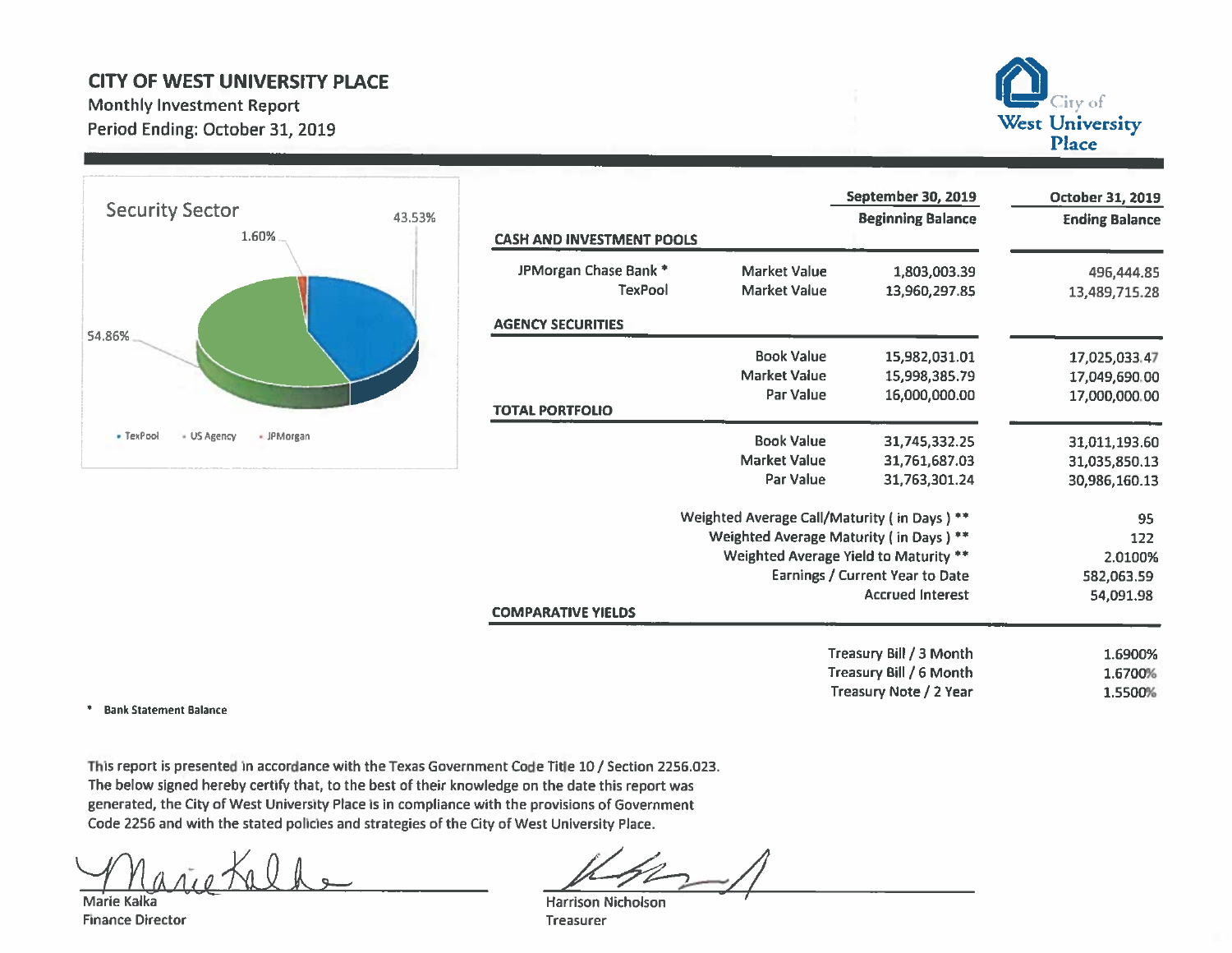## City of West University Place Date To Date M O N T H L Y Investment Report - Summary Page Report Format: By Transaction Group By: Security Sector Portfolio / Report Group: All Portfolios Begin Date: 9/30/2019, End Date: 10/31/2019

| <b>Description</b>                                 | <b>CUSIP/</b><br><b>Ticker</b> | <b>Settlement</b><br>Date | <b>Maturity</b><br>Date | <b>Beginning MV</b> | <b>Ending MV</b> | <b>Beginning BV</b> | <b>Ending BV</b> | <b>Beginning Face</b><br><b>Amount/Shares</b> | <b>Ending Face</b><br><b>Amount/Shares</b> | <b>Ending Days</b><br><b>To Call/</b><br><b>Maturity</b> | Ending<br>Days To<br><b>Maturity</b> | Ending<br>YTM @<br>Cost | <b>Interest Earned</b><br><b>During Period-BV</b> | <b>Ending Market</b><br><b>Accrued Interest</b> |
|----------------------------------------------------|--------------------------------|---------------------------|-------------------------|---------------------|------------------|---------------------|------------------|-----------------------------------------------|--------------------------------------------|----------------------------------------------------------|--------------------------------------|-------------------------|---------------------------------------------------|-------------------------------------------------|
| Cash                                               |                                |                           |                         |                     |                  |                     |                  |                                               |                                            |                                                          |                                      |                         |                                                   |                                                 |
| JPMorgan Chase Cash                                | CASH8159                       | 12/31/2015                | N/A                     | 1.803.003.39        | 496.444.85       | 1.803.003.39        | 496.444.85       | 1.803.003.39                                  | 496.444.85                                 |                                                          |                                      | 0.000                   | 0.00                                              | N/A                                             |
| Sub Total/Average Cash                             |                                |                           |                         | 1.803.003.39        | 496,444,85       | 1.803.003.39        | 496.444.85       | 1.803.003.39                                  | 496.444.85                                 |                                                          |                                      | 0.000                   | 0.00                                              | 0.00                                            |
| <b>Local Government Investment Pool</b>            |                                |                           |                         |                     |                  |                     |                  |                                               |                                            |                                                          |                                      |                         |                                                   |                                                 |
| LGIP LGIP                                          | <b>TEXPOOL</b>                 | 09/30/2008                | N/A                     | 13.960.297.85       | 13.489.715.28    | 13.960.297.85       | 13,489,715.28    | 13.960.297.85                                 | 13.489.715.28                              |                                                          |                                      | 1.912                   | 20.248.08                                         | N/A                                             |
| Sub Total/Average Local Government Investment Pool |                                |                           |                         | 13,960,297.85       | 13,489,715.28    | 13,960,297.85       | 13,489,715.28    | 13,960,297.85                                 | 13,489,715.28                              |                                                          |                                      | 1.912                   | 20,248.08                                         | 0.00                                            |
| <b>US Agency</b>                                   |                                |                           |                         |                     |                  |                     |                  |                                               |                                            |                                                          |                                      |                         |                                                   |                                                 |
| FFCB 2.375 3/27/2020                               | 3133EJHL6                      | 03/27/2018                | 03/27/2020              | 1.002.700.00        | 1,002,200.00     | 1,000,000.00        | 1,000,000.00     | 1,000,000.00                                  | 1,000,000.00                               | 148                                                      | 148                                  | 2.375                   | 2.045.14                                          | 2.243.06                                        |
| FHLB 0 10/15/2019                                  | 313384MZ9                      | 12/27/2018                | 10/15/2019              | 999.235.79          | 0.00             | 998.937.50          | 0.00             | 1.000.000.00                                  | 0.00                                       |                                                          |                                      |                         | 1.062.50                                          | 0.00                                            |
| FHLB 1.375 11/15/2019                              | 3130AA3R7                      | 01/17/2019                | 11/15/2019              | 1.998.560.00        | 1.999.660.00     | 1.997.070.47        | 1.999.088.59     | 2.000.000.00                                  | 2,000,000.00                               | 15                                                       | 15                                   | 2.566                   | 4.386.18                                          | 12.680.56                                       |
| FHLB 2.1 7/15/2020-19                              | 3130AGQV                       | 07/15/2019                | 07/15/2020              | 1,000,050.00        | 0.00             | 1,000,000.00        | 0.00             | 1,000,000.00                                  | 0.00                                       |                                                          |                                      |                         | 875.00                                            | 0.00                                            |
| FHLB 2.125 2/11/2020                               | 3130ADN32                      | 01/30/2019                | 02/11/2020              | 2,001,340.00        | 2,002,420.00     | 1,996,618.51        | 1.997.392.89     | 2,000,000.00                                  | 2,000,000.00                               | 103                                                      | 103                                  | 2.599                   | 4.434.10                                          | 9.444.44                                        |
| FHLB 2.125 2/11/2020                               | 3130ADN32                      | 03/01/2019                | 02/11/2020              | 2,001,340.00        | 2,002,420.00     | 1,996,993.50        | 1.997.704.96     | 2,000,000.00                                  | 2,000,000.00                               | 103                                                      | 103                                  | 2.545                   | 4,371.18                                          | 9,444.44                                        |
| FHLB 2.15 2/14/2020-19                             | 3130ADMS8                      | 07/12/2019                | 02/14/2020              | 999.900.00          | 1,000,100.00     | 1,000,000.00        | 1,000,000.00     | 1,000,000.00                                  | 1,000,000.00                               | 14                                                       | 106                                  | 2.150                   | 1.851.39                                          | 4,598.61                                        |
| FHLB 2.625 10/18/2019                              | 3130AF7C5                      | 01/03/2019                | 10/18/2019              | 2,000,800.00        | 0.00             | 2,000,000.00        | 0.00             | 2,000,000.00                                  | 0.00                                       |                                                          |                                      |                         | 2.625.00                                          | 0.00                                            |
| FHLMC 2.1 1/15/2021-20                             | 3134GTZX4                      | 07/15/2019                | 01/15/2021              | 2,000,000.00        | 2.003.240.00     | 2,000,000.00        | 2,000,000.00     | 2.000.000.00                                  | 2,000,000.00                               | 76                                                       | 442                                  | 2.100                   | 3.616.67                                          | 12.366.67                                       |
| FNMA 1.5 7/30/2020                                 | 3135G0T60                      | 07/23/2019                | 07/30/2020              | 1.994.460.00        | 1.997.640.00     | 1.992.411.03        | 1.993.195.22     | 2,000,000.00                                  | 2.000.000.00                               | 273                                                      | 273                                  | 1.962                   | 3.284.19                                          | 7.500.00                                        |
| Sub Total/Average US Agency                        |                                |                           |                         | 15.998.385.79       | 12.007.680.00    | 15.982.031.0        | 11.987.381.66    | 16.000.000.00                                 | 12.000.000.00                              | 108                                                      | 177                                  | 2.339                   | 28.551.35                                         | 58.277.78                                       |
| <b>US Treasury</b>                                 |                                |                           |                         |                     |                  |                     |                  |                                               |                                            |                                                          |                                      |                         |                                                   |                                                 |
| T-Note 2.375 4/15/2021                             | 0128284G2                      | 10/02/2019                | 04/15/2021              | 0.00                | 1,011,090.00     | 0.00                | 1.010.465.70     | 0.00                                          | 1.000.000.00                               | 532                                                      | 532                                  | 1.644                   | 1.311.33                                          | 1,038.25                                        |
| T-Note 2.625 7/31/2020                             | 912828Y46                      | 10/02/2019                | 07/31/2020              | 0.00                | 2.015.460.00     | 0.00                | 2,012,343.44     | 0.00                                          | 2,000,000.00                               | 274                                                      | 274                                  | 1.790                   | 2,830.81                                          | 13.125.00                                       |
| T-Note 2.625 7/31/2020                             | 912828Y46                      | 10/18/2019                | 07/31/2020              | 0.00                | 2,015,460.00     | 0.00                | 2.014.842.67     | 0.00                                          | 2,000,000.00                               | 274                                                      | 274                                  | 1.623                   | 1.150.41                                          | 13,125.00                                       |
| Sub Total/Average US Treasury                      |                                |                           |                         | 0.00                | 5.042.010.00     | 0.00                | 5,037,651.81     | 0.00                                          | 5,000,000.00                               | 326                                                      | 326                                  | 1.694                   | 5.292.55                                          | 27.288.25                                       |
| Total / Average                                    |                                |                           |                         | 31.761.687.03       | 31.035.850.13    | 31,745,332.25       | 31.011.193.60    | 31.763.301.24                                 | 30.986.160.13                              | 95                                                       | 122                                  | 2.010                   | 54.091.98                                         | 85.566.03                                       |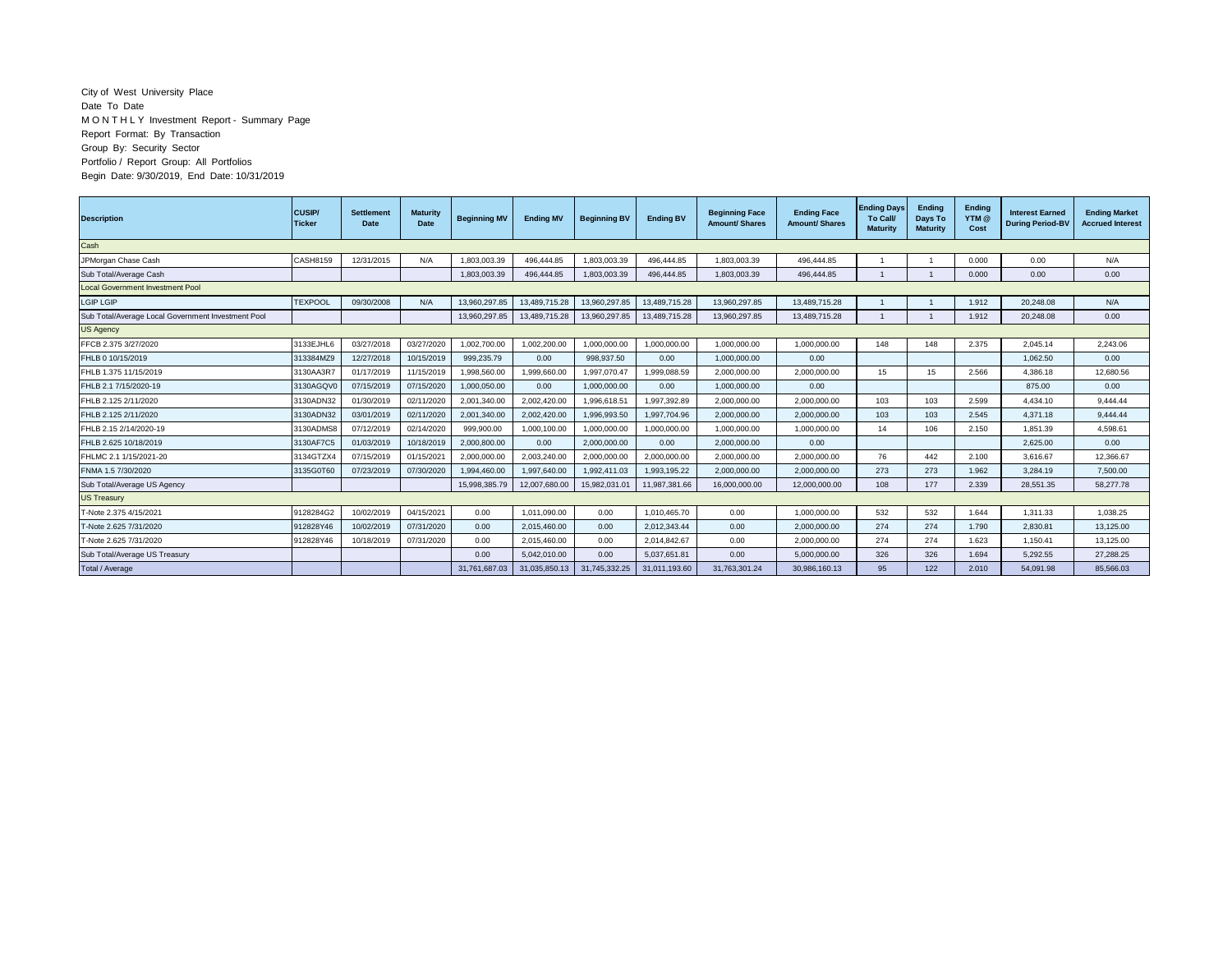## City of West University Place Date To Date 01 Monthly Investment Report - Part A Report Format: By Transaction Group By: Security Sector Portfolio / Report Group: All Portfolios Begin Date: 9/30/2019, End Date: 10/31/2019

| <b>Description</b>                                 | CUSIP/<br><b>Ticker</b> | <b>Beginning Face</b><br><b>Amount/ Shares</b> | <b>Ending Face</b><br><b>Amount/ Shares</b> | <b>Beginning MV</b> | <b>Ending MV</b> | <b>Beginning BV</b> | <b>Ending BV</b> | <b>Beginning</b><br>YTM @<br>Cost | <b>Ending YTM</b><br>@ Cost | <b>Ending Market</b><br><b>Accrued</b><br><b>Interest</b> | Interest<br><b>Dividends</b> | <b>Interest Earned</b><br><b>During Period-BV</b> |
|----------------------------------------------------|-------------------------|------------------------------------------------|---------------------------------------------|---------------------|------------------|---------------------|------------------|-----------------------------------|-----------------------------|-----------------------------------------------------------|------------------------------|---------------------------------------------------|
| Cash                                               |                         |                                                |                                             |                     |                  |                     |                  |                                   |                             |                                                           |                              |                                                   |
| JPMorgan Chase Cash                                | CASH8159                | 1,803,003.39                                   | 496,444.85                                  | 1,803,003.39        | 496,444.85       | 1,803,003.39        | 496,444.85       | 0.000                             | 0.000                       | N/A                                                       | 0.00                         | 0.00                                              |
| Sub Total/Average Cash                             |                         | 1,803,003.39                                   | 496,444.85                                  | 1,803,003.39        | 496.444.85       | 1,803,003.39        | 496.444.85       | 0.000                             | 0.000                       | 0.00                                                      | 0.00                         | 0.00                                              |
| <b>Local Government Investment Pool</b>            |                         |                                                |                                             |                     |                  |                     |                  |                                   |                             |                                                           |                              |                                                   |
| LGIP LGIP                                          | <b>TEXPOOL</b>          | 13,960,297.85                                  | 13,489,715.28                               | 13,960,297.85       | 13,489,715.28    | 13,960,297.85       | 13,489,715.28    | 2.164                             | 1.912                       | N/A                                                       | 20,248.08                    | 20,248.08                                         |
| Sub Total/Average Local Government Investment Pool |                         | 13,960,297.85                                  | 13,489,715.28                               | 13,960,297.85       | 13,489,715.28    | 13,960,297.85       | 13,489,715.28    | 2.164                             | 1.912                       | 0.00                                                      | 20,248.08                    | 20.248.08                                         |
| <b>US Agency</b>                                   |                         |                                                |                                             |                     |                  |                     |                  |                                   |                             |                                                           |                              |                                                   |
| FFCB 2.375 3/27/2020                               | 3133EJHL6               | 1,000,000.00                                   | 1,000,000.00                                | 1,002,700.00        | 1,002,200.00     | 1,000,000.00        | 1,000,000.00     | 2.375                             | 2.375                       | 2,243.06                                                  | 0.00                         | 2,045.14                                          |
| FHLB 0 10/15/2019                                  | 313384MZ9               | 1,000,000.00                                   | 0.00                                        | 999.235.79          | 0.00             | 998.937.50          | 0.00             | 2.631                             |                             | 0.00                                                      | 0.00                         | 1.062.50                                          |
| FHLB 1.375 11/15/2019                              | 3130AA3R7               | 2,000,000.00                                   | 2,000,000.00                                | 1,998,560.00        | ,999,660.00      | 1,997,070.47        | 999,088.59       | 2.566                             | 2.566                       | 12,680.56                                                 | 0.00                         | 4,386.18                                          |
| FHLB 2.1 7/15/2020-19                              | 3130AGQV0               | 1,000,000.00                                   | 0.00                                        | 1,000,050.00        | 0.00             | 1,000,000.00        | 0.00             | 2.100                             |                             | 0.00                                                      | 0.00                         | 875.00                                            |
| FHLB 2.125 2/11/2020                               | 3130ADN32               | 2,000,000.00                                   | 2,000,000.00                                | 2,001,340.00        | 2,002,420.00     | 1,996,618.51        | 1,997,392.89     | 2.599                             | 2.599                       | 9.444.44                                                  | 0.00                         | 4.434.10                                          |
| FHLB 2.125 2/11/2020                               | 3130ADN32               | 2,000,000.00                                   | 2.000.000.00                                | 2,001,340.00        | 2.002.420.00     | 1,996,993.50        | 1.997.704.96     | 2.545                             | 2.545                       | 9.444.44                                                  | 0.00                         | 4.371.18                                          |
| FHLB 2.15 2/14/2020-19                             | 3130ADMS8               | 1,000,000.00                                   | 1,000,000.00                                | 999,900.00          | 1,000,100.00     | 1,000,000.00        | 1,000,000.00     | 2.150                             | 2.150                       | 4,598.61                                                  | 0.00                         | 1,851.39                                          |
| FHLB 2.625 10/18/2019                              | 3130AF7C5               | 2,000,000.00                                   | 0.00                                        | 2,000,800.00        | 0.00             | 2,000,000.00        | 0.00             | 2.625                             |                             | 0.00                                                      | 26,250.00                    | 2.625.00                                          |
| FHLMC 2.1 1/15/2021-20                             | 3134GTZX4               | 2,000,000.00                                   | 2,000,000.00                                | 2,000,000.00        | 2,003,240.00     | 2,000,000.00        | 2,000,000.00     | 2.100                             | 2.100                       | 12,366.67                                                 | 0.00                         | 3,616.67                                          |
| FNMA 1.5 7/30/2020                                 | 3135G0T60               | 2,000,000.00                                   | 2,000,000.00                                | 1,994,460.00        | 1,997,640.00     | 1,992,411.03        | 1,993,195.22     | 1.962                             | 1.962                       | 7,500.00                                                  | 0.00                         | 3,284.19                                          |
| Sub Total/Average US Agency                        |                         | 16.000.000.00                                  | 12.000.000.00                               | 15.998.385.79       | 12.007.680.00    | 15.982.031.01       | 11.987.381.66    | 2.378                             | 2.339                       | 58.277.78                                                 | 26.250.00                    | 28.551.35                                         |
| <b>US Treasury</b>                                 |                         |                                                |                                             |                     |                  |                     |                  |                                   |                             |                                                           |                              |                                                   |
| T-Note 2.375 4/15/2021                             | 9128284G2               | 0.00                                           | 1,000,000.00                                | 0.00                | 1,011,090.00     | 0.00                | 1,010,465.70     |                                   | 1.644                       | 1,038.25                                                  | 11.875.00                    | 1,311.33                                          |
| T-Note 2.625 7/31/2020                             | 912828Y46               | 0.00                                           | 2,000,000.00                                | 0.00                | 2,015,460.00     | 0.00                | 2,012,343.44     |                                   | 1.790                       | 13,125.00                                                 | 0.00                         | 2,830.81                                          |
| T-Note 2.625 7/31/2020                             | 912828Y46               | 0.00                                           | 2,000,000.00                                | 0.00                | 2,015,460.00     | 0.00                | 2,014,842.67     |                                   | 1.623                       | 13,125.00                                                 | 0.00                         | 1,150.41                                          |
| Sub Total/Average US Treasury                      |                         | 0.00                                           | 5,000,000.00                                | 0.00                | 5,042,010.00     | 0.00                | 5,037,651.81     |                                   | 1.694                       | 27,288.25                                                 | 11,875.00                    | 5,292.55                                          |
| Total / Average                                    |                         | 31,763,301.24                                  | 30,986,160.13                               | 31,761,687.03       | 31,035,850.13    | 31,745,332.25       | 31,011,193.60    | 2.148                             | 2.010                       | 85,566.03                                                 | 58,373.08                    | 54,091.98                                         |